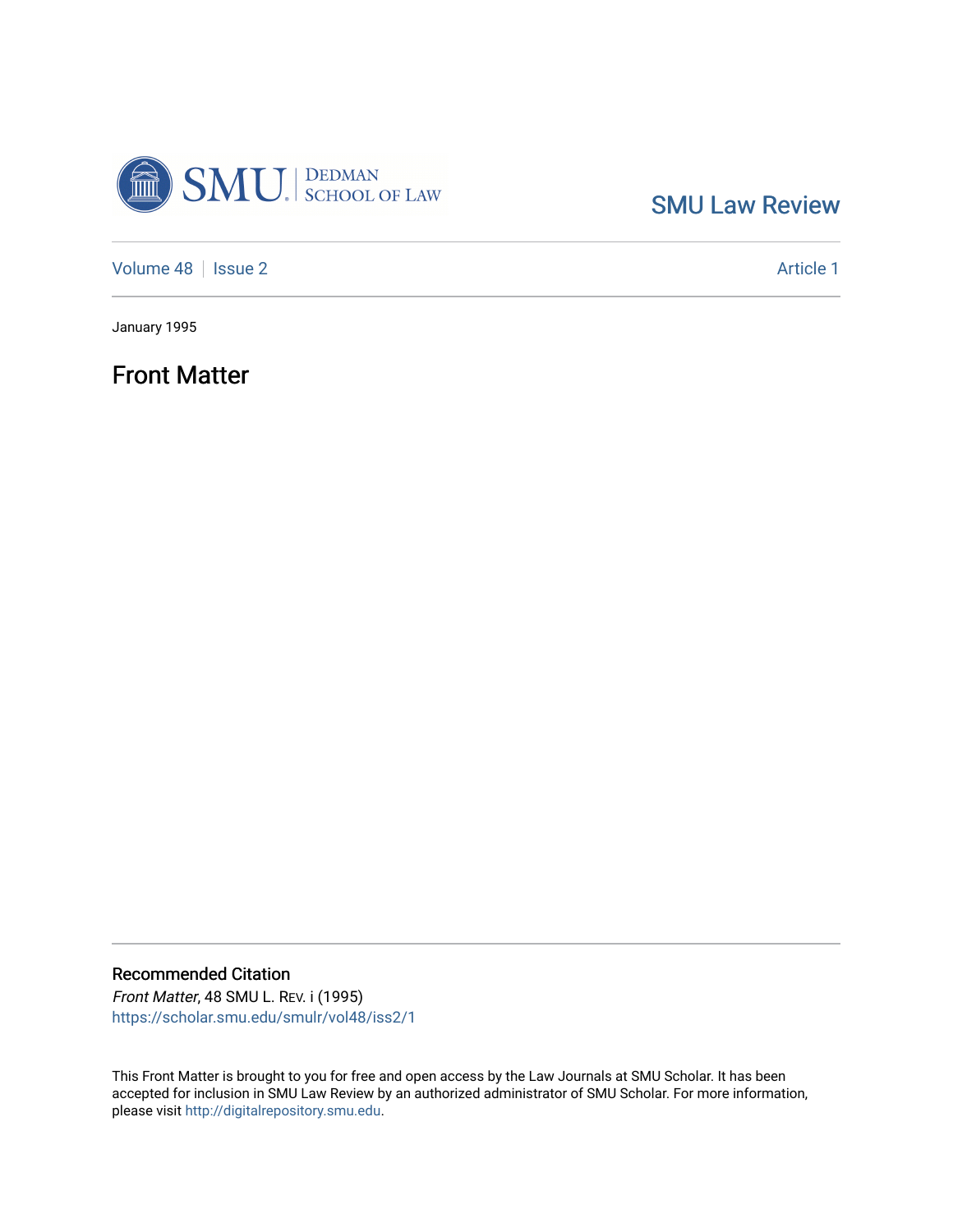## **SMU Law Review**

| The Theory of Low-Value Speech  Jeffrey M. Shaman<br>297 |
|----------------------------------------------------------|
| 349                                                      |
| of Confinement  Melvin Gutterman<br>373                  |
|                                                          |
| Politically Incorrect Jeffrey S. Kinsler<br>411          |
|                                                          |
| - 429                                                    |
| At-Large Judicial Elections  Ronald W. Chapman<br>457    |
| and Adam M. Porter                                       |

 $\label{eq:2.1} \frac{1}{\sqrt{2}}\int_{\mathbb{R}^3}\frac{1}{\sqrt{2}}\left(\frac{1}{\sqrt{2}}\right)^2\frac{1}{\sqrt{2}}\left(\frac{1}{\sqrt{2}}\right)^2\frac{1}{\sqrt{2}}\left(\frac{1}{\sqrt{2}}\right)^2.$ 

 $\mathcal{L}_{\text{max}}$  and  $\mathcal{L}_{\text{max}}$ 

 $\label{eq:2.1} \frac{1}{\sqrt{2}}\int_{\mathbb{R}^{2}}\left|\frac{d\mathbf{y}}{d\mathbf{x}}\right|^{2}d\mathbf{x}^{2}d\mathbf{x}^{2}d\mathbf{x}^{2}d\mathbf{x}^{2}d\mathbf{x}^{2}d\mathbf{x}^{2}d\mathbf{x}^{2}d\mathbf{x}^{2}d\mathbf{x}^{2}d\mathbf{x}^{2}d\mathbf{x}^{2}d\mathbf{x}^{2}d\mathbf{x}^{2}d\mathbf{x}^{2}d\mathbf{x}^{2}d\mathbf{x}^{2}d\mathbf{x}^{2}d\mathbf{x}^{2}d\$ 

 $\mathcal{L}^{\text{max}}_{\text{max}}$  , where  $\mathcal{L}^{\text{max}}_{\text{max}}$